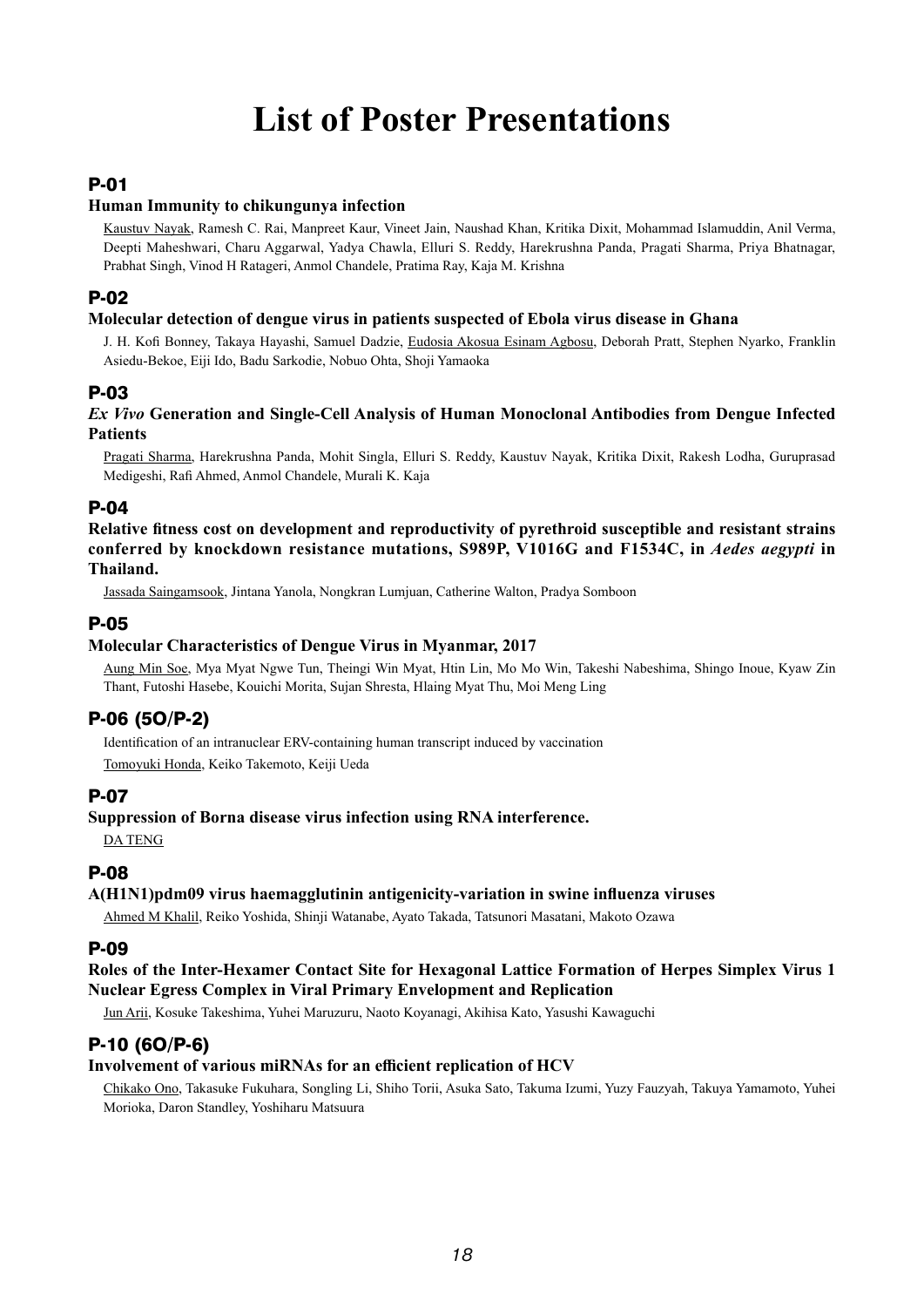#### **Identification of the Capsid Binding Site in the Herpes Simplex Virus 1 Nuclear Egress Complex and Its Role in Viral Primary Envelopment and Replication**

Kosuke Takeshima, Jun Arii, Yuhei Maruzuru, Naoto Koyanagi, Akihisa Kato, Yasushi Kawaguchi

# P-12

#### **Flavivirus NS1 protein plays a crucial role in the infectious particle formation**

Takasuke Fukuhara, Tomokazu Tamura, Shiho Torii, Chikako Ono, Kentaro Kajiwara, Yuhei Morioka, Takuya Yamamoto, Yuzy Fauzyah, Takuma Izumi, Yoshihiro Sakoda, Yoshiharu Matsuura

# P-13 (5O/P-6)

#### **Evolutionary analysis of UL7 phosphorylation events encoded by ɑ-herpesviruses**

Misato Shibazaki, Akihisa Kato, Jumpei Ito, Mai Suganami, Kosuke Takeshima, Yuhei Maruzuru, Naoto Koyanagi, Jun Arii, Kei Sato, Yasushi Kawaguchi

#### P-14

#### **Sero-epidemiological study of Zika virus infection in Central Highlands Vietnam, 2017-2018**

Thach Co Nguyen, Meng Ling Moi, T Quynh Mai Le, T Thu Thuy Nguyen, T Bich Hau Vu, Hai Tuan Nguyen, Do Quyen Pham, Futoshi Hasebe, Kouichi Morita

#### P-15

#### **Ponesimod suppresses HBV infection through inhibition of endosome maturation**

Yuzy Fauzyah, Chikako Ono, Takasuke Fukuhara, Asuka Sato, Takuma Izumi, Shiho Torii, Takuya Yamamoto, Yuhei Morioka, Yoshiharu Matsuura

#### P-16

#### **Identification of a cellular protein that interacts with the HSV-1 UL31/UL34 complex and regulates HSV-1 de-envelopment**

Fumio Maeda, Jun Arii, Misato Shibazaki, Yuhei Maruzuru, Naoto Koyanagi, Akihisa Kato, Yasushi Kawaguchi

#### P-17

#### **Investigation of cell death mechanism induced by amino acid substitution at position 95 in rabies virus matrix protein**

Isshu Kojima, Makoto Ozawa, Naoto Ito, Makoto Sugiyama, Tatsunori Masatani

#### P-18

#### **High ambient temperature dampens adaptive immune responses to influenza A virus infection.**

Miyu Moriyama, Takeshi Ichinohe

#### P-19

#### **Severe Acute Respiratory Syndrome Coronavirus Viroporin 3a Activates the NLRP3 Inflammasome.**

I-Yin Chen, Miyu Moriyama, Takeshi Ichinohe

#### P-20

#### **Antiviral activity of legume extract against human influenza virus**

Juliann N Makau, Ken Watanabe, Noriyuki Nishida

#### P-21 (6O/P-4)

#### **A virus-mimetic nanoparticle vaccine for Zika virus**

Hui-Wen Chen, Ping-Han Huang, Che-Ming Hu

### P-22 (3O/P-4)

#### **Genome analysis of chronic active Epstein-Barr virus infection**

Takayuki Murata, Yusuke Okuno, Yoshitaka Sato, Takahiro Watanabe, Hiroshi Kimura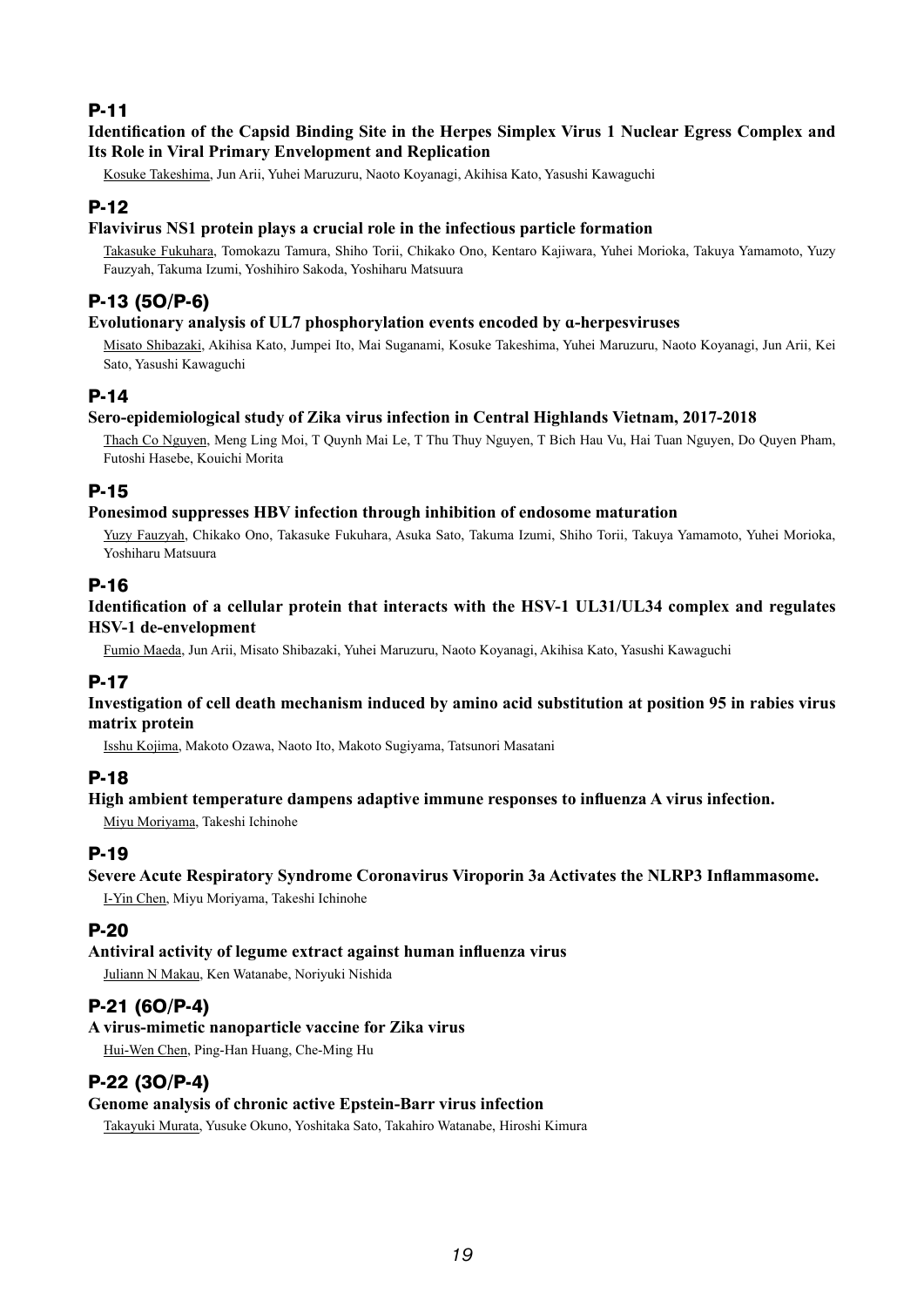**miR-451a in blood circulating extracellular vesicles attenuates innate immune cell responses to influenza A virus vaccine**

Masaaki Okamoto, Yoshimi Fukushima, Hiroyuki Ohsiumi

# P-24

**Analysis of replication, pathophysiology and infectivity of an HBs escaped hepatitis B virus (HBV)**

Md. Golzar Hossain, Keiji Ueda

# P-25 (2O/P-4)

#### **Reverse Genetic System for Human Rotavirus A Odelia strain**

Jeffery A. Nurdin, Takahiro Kawagishi, Misa Onishi, Yuta Kanai, Takeshi Tajima, Hiroshi Ushijima, Takeshi Kobayashi

# P-26

#### **TIMM29 works as intracellular immunity against HBV by interacting with preS1 region**

Nelly G Muriungi, Keiji Ueda

# P-27

**Artificially created Nef mutant JR-CSF HIV-1 clone library shows W5G and D28G mutants predominate in humanized mice**

ANDREW JAMES SOPER

### P-28

**The development of in vitro assay system targeting to TP-RT domain of HBV polymerase and identification of novel candidate inhibitors.**

Xiao Quan Liu, Eriko Ohsaki, Keiji Ueda

### P-29

**Development and evaluation of a rapid enzyme-linked immunosorbent assay (ELISA)-based microneutralization test for the determination of neutralizing antibodies to Dengue, Zika and Japanese encephalitis virus**

Jean Claude Balingit, Meng Ling Moi, Phu Ly Minh Huong, Futoshi Hasebe, Kouichi Morita

#### P-30

#### **Where are Asian tiger mosquitoes (***Aedes albopictus***) from at Nagasaki international port?**

Chao Yang, Jingping Hu, Kyouko Futami, Toshihiko Sunahara, Hitoshi Kawada, Noboru Minakawa

# P-31

#### **The BOLF1 gene is necessary for effective Epstein-Barr viral infectivity**

H. M. Abdullah Al Masud, Takahiro Watanabe, Yoshitaka Sato, Fumi Goshima, Hiroshi Kimura, Takayuki Murata

# P-32

#### **Establishment of recombinant ML29 platform for the generation of polyvalent live-attenuated vaccines against Lassa virus and other infectious agents**

Masaharu Iwasaki, Beatrice Cubitt, Daisuke Motooka, Dylan M Johnson, Igor S Lukashevich, Juan C de la Torre

# P-33

#### **Zika fever in Central Vietnam, 2014-2015**

Shashika Lavangi Wijesooriya, Co Thach Nguyen, T Thu Thuy Nguyen, T Bich Hau Vu, Taichiro Takemura, T Thu Hang Pham, T Quynh Mai Le, Kouichi Morita, Futoshi Hasebe, Meng Ling Moi

# P-34

#### **Establishment of a virulent full-length cDNA clone for type I feline coronavirus strain C3663**

Yutaka Terada, Yudai Kuroda, Shigeru Morikawa, Yoshiharu Matsuura, Ken Maeda, Wataru Kamitani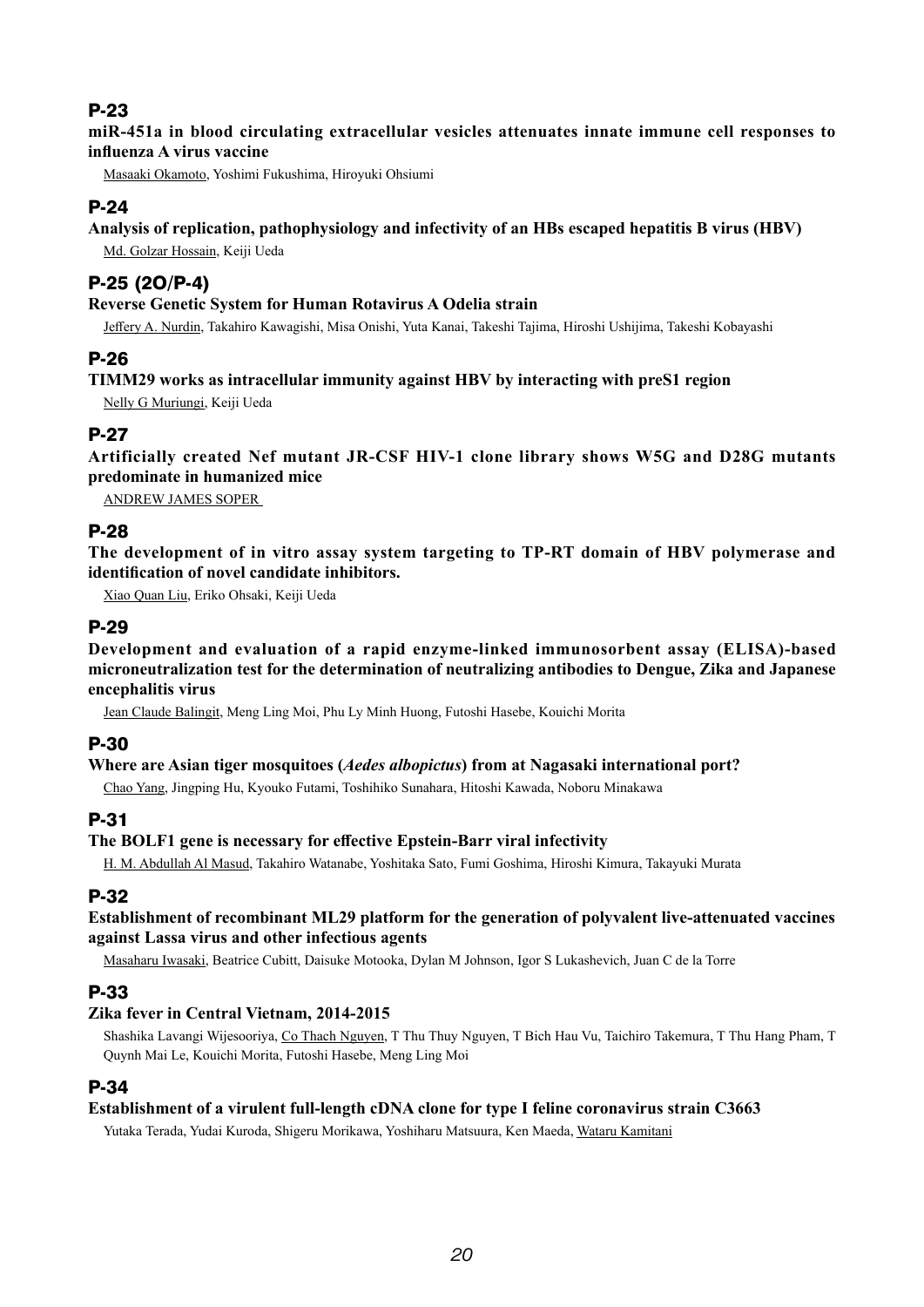# P-35 (5O/P-4)

#### **Gorilla APOBEC3G restricts SIVcpz and influences lentiviral evolution in great ape cross-species transmissions**

Kei Sato, Yusuke Nakano, Keisuke Yamamoto, Mahoko Takahashi Ueda, Andrew Soper, Ryuichi Kumata, Hirofumi Aso, Naoko Misawa, Yoriyuki Konno, Izumi Kimura, Shumpei Nagaoka, Guillermo Juarez-Fernandez, Jumpei Ito, So Nakagawa, Yoshio Koyanagi

### P-36

**iNOS polymorphism modulates iNOS/NO expression via impaired antioxidant and ROS content in** *P. vivax* **and** *P. falciparum* **infection.**

Amod Kumar, Krishn P. Singh, Prerna Bali, Shadab Anwar, Asha Kaul, Om P. Singh, Birendra K. Gupta, Nutan Kumari, Md N. Alam, Mohammad Raziuddin, Manoranjan P. Sinha, Samudrala Gourinath, Ajay K. Sharma, Mohammad Sohail

#### P-37

#### *Toxoplasma* Chinese 1 strain with  $\text{rop16}_{\text{III}}$  and  $\text{grad5}_{\text{II}}$  genetic background contributes to abnormal **pregnant outcomes in murine model**

Cong Wang, Weisheng Cheng, Qian Yu, Tian Xing, Shoubing Chen, Li Yu, Jian Du, Qingli Luo, Yuanhong Xu, Jilong Shen

#### P-38

**Loss of serine/threonine protein phosphatase 6 causes grossly impaired sexual stage development in Plasmodium berghei parasites**

Xiaotong Zhu, Lin Sun, Dan Zhou, Mingyang Hong, Yuanchao Yu, Yaming Cao, Liwang Cui

### P-39

**A conserved malaria parasite antigen Pb22 plays a critical role in male gametogenesis in** *Plasmodium berghei*

Fei Liu, Fan Yang, Yaru Wang, Minsheng Hong, Wenqi Zheng, Hui Min, Danni Li, Ying Jin, Takafumi Tsuboi, Liwang Cui, Yaming Cao

# P-40 (4O/P-5)

*Plasmodium falciparum* **clinical isolates carrying a novel mutation at** *Plasmodium falciparum* **chloroquine resistance transporter (PfCRT) exhibit a swollen digestive vacuole and bimodal doseresponse curve**

Chatchadaporn Thamnurak, Chantida Praditpol, Kirakarn Kirativanich, Watcharintorn Fagnark, Chaiyaporn Chaisatit, Piyaporn Saingam, Panita Gosi, Michele Spring, Brian Vesely, Mariusz Wojnarski, Norman Waters, Nonlawat Boonyalai

#### P-41

#### **Establishment of a new field clone of** *Plasmodium falciparum* **and the assessment of currently circulating drug resistant isolates in vitro drug combination screening**

Chantida Praditpol, Watcharintorn Fagnark, Kirakarn Kirativanich, Chatchadaporn Thamnurak, Chaiyaporn Chaisatit, Piyaporn Saingam, Paphavee Lertsethakarn, Michele Spring, Brian Vesely, Mariusz Wojnarski, Norman Waters, Nonlawat Boonyalai

#### P-42

#### **Development and evaluation of candidate antigens for the detection of Neglected tropical diseases**

Tonny Teya Nyandwaro, Anne Mwangi, Matthews Munyao, Peter Kemboi, Satoshi Kaneko, Muuo Nzou

#### P-43

**iNOS polymorphism modulates iNOS/NO expression via impaired antioxidant and ROS content in P. vivax and P. falciparum infection.**

Sohail Mohammad, Ajay Sharma, Birendra Gupta, KP Singh, Shadab Anwar, Amod Kumar, Raziuddin Mohammad, OP Singh

# P-44

#### **In vitro susceptibility and genetic markers of resistance of Kenyan** *Plasmodium falciparum* **clones to antimalarial drugs**

Ben-Yeddy Abel Chitama, Jesse Gitaka, Mika Takeda, Hassan Hakimi, Akira Kaneko, Kazuhide Yahata, Osamu Kaneko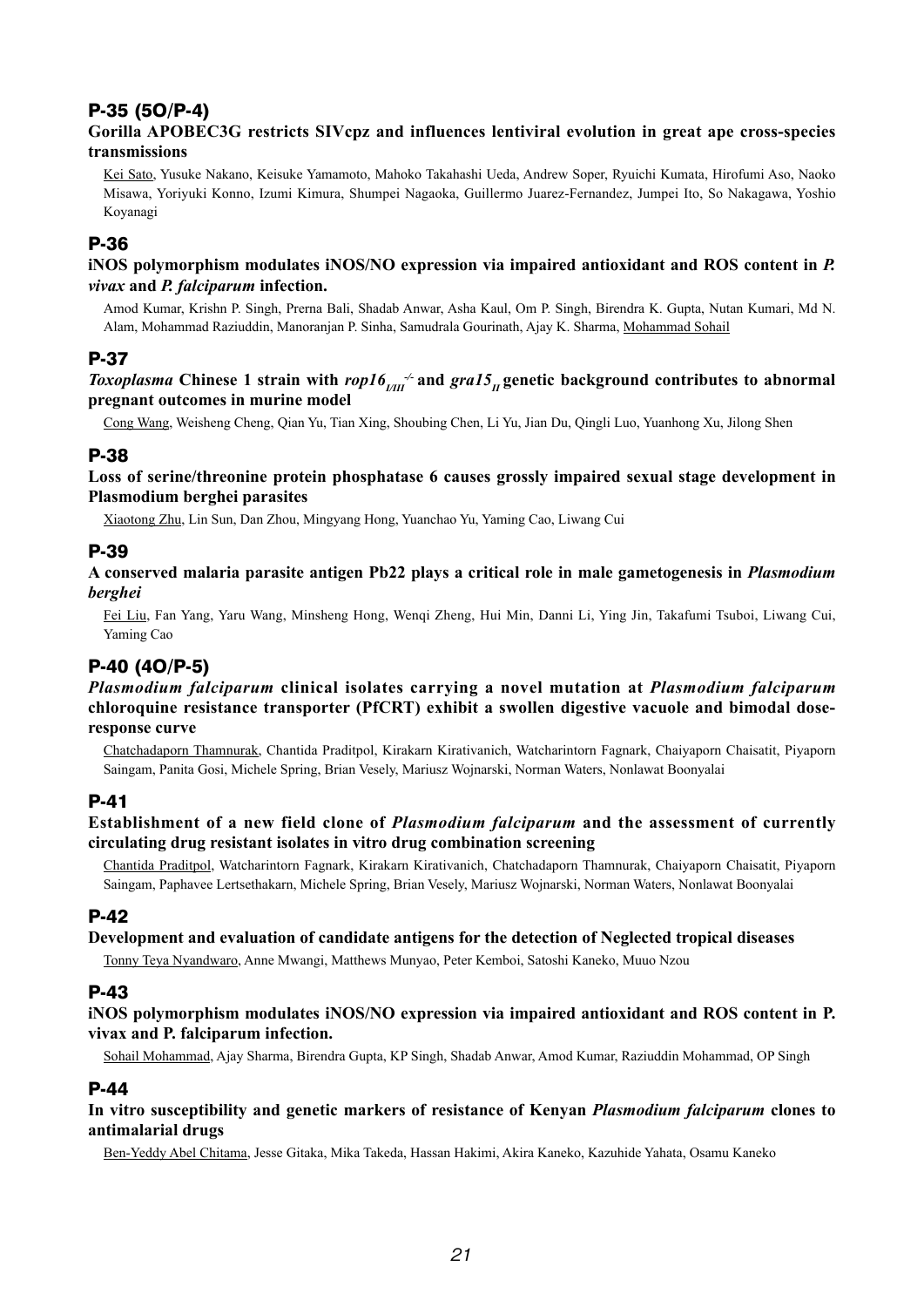**Characterization of the RBO channel on the XN-30 analyzer for detecting autofluorescence red blood cells**

Takahiro Tougan, Sawako Itagaki, Yuji Toya, Kinya Uchihashi, Toshihiro Horii

# P-46

#### **The genome of the zoonotic malaria parasite** *Plasmodium simium* **reveals adaptions to host-switching**

Tobias Mourier, Daniel Jeffares, Patricia Brasil, Cristiana Ferreira Alves de Brito, Claudio Tadeu Daniel-Ribeiro, Richard Culleton, Arnab Pain

# P-47 (4O/P-6)

#### **Characterization of a novel** *Plasmodium yoelii* **serine threonine kinase related to exflagellation center formation**

Takahiro Ishizaki, Nattawat Chaiyawong, Mayumi Tachibana, Tomoko Ishino, Kazuhide Yahata, Masahito Asada, Osamu Kaneko

# P-48 (4O/P-3)

#### *Leishmania major* **strain dependent requirement of lymphocytes for the pathogenesis**

Md. Abu Musa, Risa Nakamura, Asma Hena, Sanjay Varikuti, Hira L. Nakhasi, Yasuyuki Goto, Abhay Satoskar, Shinjiro Hamano

### P-49

#### **Characterizing actin-binding behaviors of malaria parasite actin depolymerizing factor**

Maya Suzuki, Kazuhide Yahata, Osamu Kaneko, Taro QP Uyeda

### P-50

**An exogenously expressed Plasmodium falciparum ligand enables Plasmodium knowlesi to adapt to human erythrocytes in vitro**

Kwame K Asare, Amuza B Lucky, Miho Kaneko, Phonepadith Xangsayarath, Yuko Katakai, Satoru Kawai, Kazuhide Yahata, John H. Adams, Osamu Kaneko

# P-51

**Identification of the ligand responsible for the cytoadhesion of** *Plasmodium knowlesi***-infected red blood cells**

Huai Chuang

#### P-52

#### **PLCβ plays an important role in CD8<sup>+</sup> T cell-mediated host defense against** *Toxoplasma gondii*

Jisu Ma, Ariel Pradipta, Youngae Lee, Miwa Sasai, Masahiro Yamamoto

# P-53

#### **Efficacy and resistance of different artemisinin-based combination therapies: a systematic review and network meta-analysis**

Peterson Gitonga Mathenge, Soon Khai Low, Lam Vuong Nguyen, Fadlelmola Mohamed Muawia Yousif, Faraj Hazem, Alieldin Ghada, Al khudari Rawan, Yahia Nusaiba Adam, Khan Adnan, Mohammad Diab Omar, Mahmoud Mohamed Yara, Helmy Zayan Ahmad, Mohamed Tawfik Gehad, Tien Huy Nguyen, Kenji Hirayama

# P-54

#### **Prevalence of asymptomatic leishmaniasis, risk and protective factors: a systematic review and metaanalysis**

Shahnewaj Bin Mannan, Tran Thai Huu Loc, Heba Elhadad, Mohamed Sadik, Moawia Yusuf, Nguyen Hai Nam, Nguyen Dinh Thuong, Bao-Long Hoang-Trong, Nguyen Tran Minh Duc, An Nguyen Hoang, Khaled Mosaad Elhusseiny, Le Huu Nhat Minh, Tran Thuy Huong Quynh, Kenji Hirayama, Nguyen Tien Huy, Shinjiro Hamano

# P-55

#### **Suppression of obesity by an intestinal helminth through interactions with intestinal microbiota**

Hajime Hisaeda, Seiji Obi, Mioko Shibata, Alex Olia, Takashi Imai, Kazutomo Suzue, Chikako Shimokawa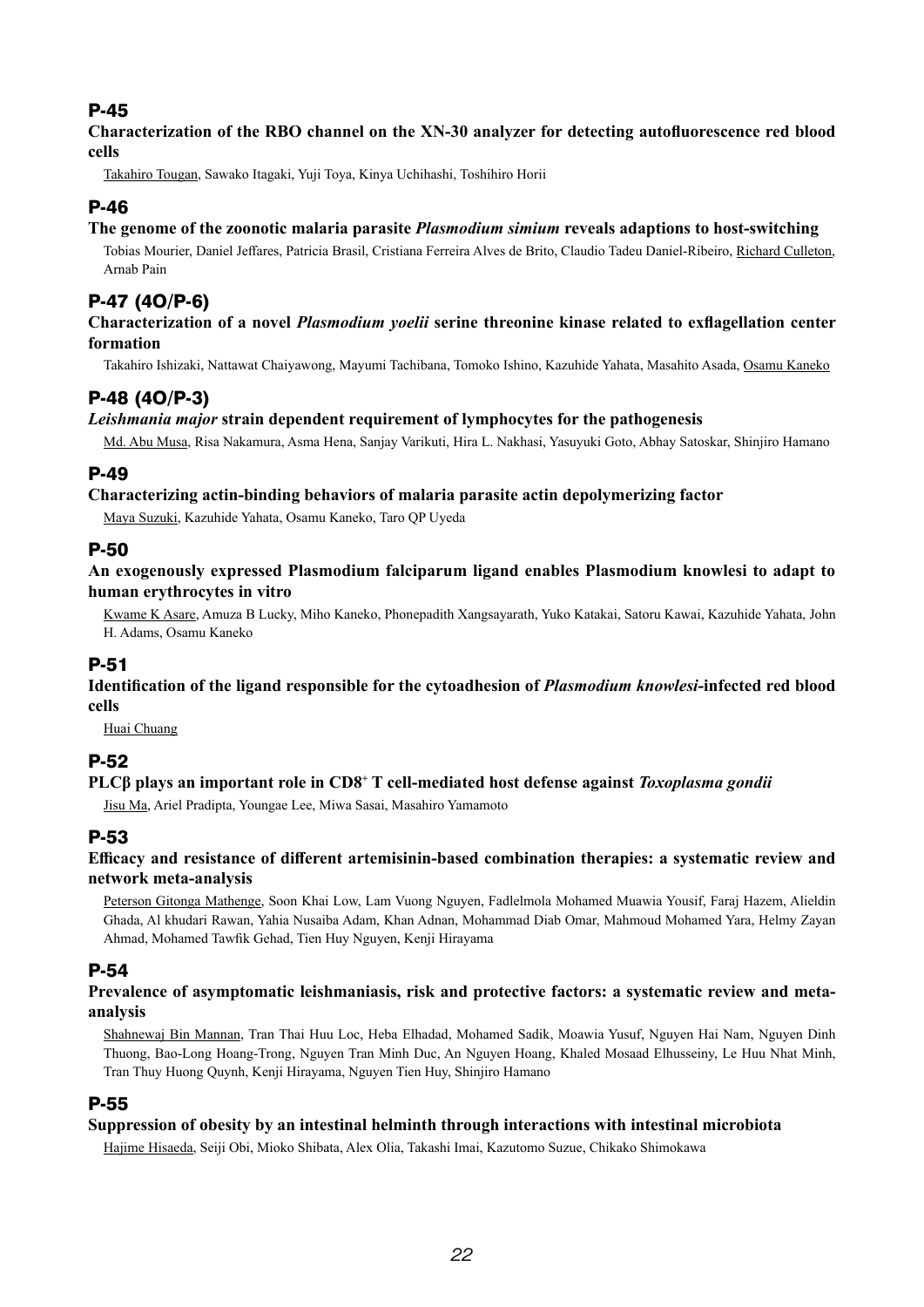### **More non-pathogenic amebic infections in HIV infected children**

Tetsushi Mizuno, Elizabeth J. Matey, Elijah M. Songok, Hiroshi Ichimura, Masaharu Tokoro

# P-57

#### **Re-evaluation of commensal feature of intestinal protozoan flora**

Masaharu Tokoro, Takahiro Matsumura, Joko Hendarto, Tetsushi Mizuno, Din Syafruddin

# P-58

### **Group 2 innate lymphoid cells amplify immunity against parasite infection through innate IgE**

Yasutaka Motomura, Shigeo Koyasu, Kazuyo Moro

# P-59

#### **RIFINs of** *Plasmodium falciparum* **target multiple inhibitory receptors for immune evasion**

Akihito Sakoguchi, Fumiji Saito, Kouyuki Hirayasu, Kyoko Shida, Masako Kohyama, Tadahiro Suenaga, Shiroh Iwanaga, Hisashi Arase

# P-60

#### **Genomic diversity of the human malaria parasite Plasmodium falciparum, isolated from a domestic population of Palawan Island, Philippines.**

Taeko K Naruse, Peterson Gitonga Methenge, Chisato Narahara, Moni Mpia Benedicte, Eleonor Fundan Avenido, Edelwisa Segubre Mercado, Fe Esperanza Espino, Mario Jiz, Shunsaku Mizukami, Kousuke Tanimoto, Akinori Kimura, Kenji Hirayama

# P-61

#### **Coexistence of plasmid-mediated** *mcr-1* **and** *bla***<sub>NDM-4</sub> genes by a clinical** *Klebsiella pneumoniae* **strain in Vietnam**

Lien Thi Le, Linh K. Tran, Tam-Duong Le-Ha, Phuong T. Tran, Hong-Ngoc Le-Vo, Yuki Matsumoto, Daisuke Motooka, Shota Nakamura, James W. Jones, Tetsuya Iida, Van Cao

# P-62

#### **Characterization of** *V. cholerae* **O1 isolates responsible for cholera outbreaks in Kenya between 1975 and 2017**

Martin Bundi Mwebia, Mohammad M. Shah, Eric Odoyo, Cyrus Kathiiko, Ernest Wandera, Gabriel Miring'u, Sora Guyo, Daniel Langat, Kouichi Morita, Yoshio Ichinose

# P-63

#### **Comparison of serological and molecular diagnostic tests for confirmation of leptospirosis in Sri Lanka: Is it misdiagnosed?**

Kaushalya Priyadarshani Dayarathne, Athula Kumara, Viraji Weerakkodi, Nobuo Koizumi, Chandika Gamage

# P-64

#### *Leptospira interrogans* **translocation across renal proximal tubule epithelial cells monolayer**

Claudia Toma, Maria Isabel Sebastian Francisco, Nobuhiko Okura

# P-65 (2O/P-2)

#### **Identification of** *Bordetella* **dermonecrotic toxin receptor**

Yukihiro Hiramatsu, Shihono Teruya, Keiji Nakamura, Aya Fukui-Miyazaki, Kentaro Tsukamoto, Yasuhiko Horiguchi

# P-66

#### **Study on the factor inducing the spread of cholera diseases in Kolkata, India**

Keinosuke Okamoto, Eizo Takahashi, Shin-ichi Miyoshi, Paul Subha S., Chowdhury Goutam, Mukhopadhyay Asish K., Dutta Shanta, Daisuke Motooka, Shota Nakamura, Tetsuya Iida

# P-67 (3O/P-6)

#### *Legionella* **manipulates non-canonical SNARE pairing by the function of a bacterial deubiquitinase**

Tomoe Kitao, Kyoichiro Taguchi, Shintaro Seto, Kohei Arasaki, Hiroki Ando, Hiroki Nagai, Tomoko Kubori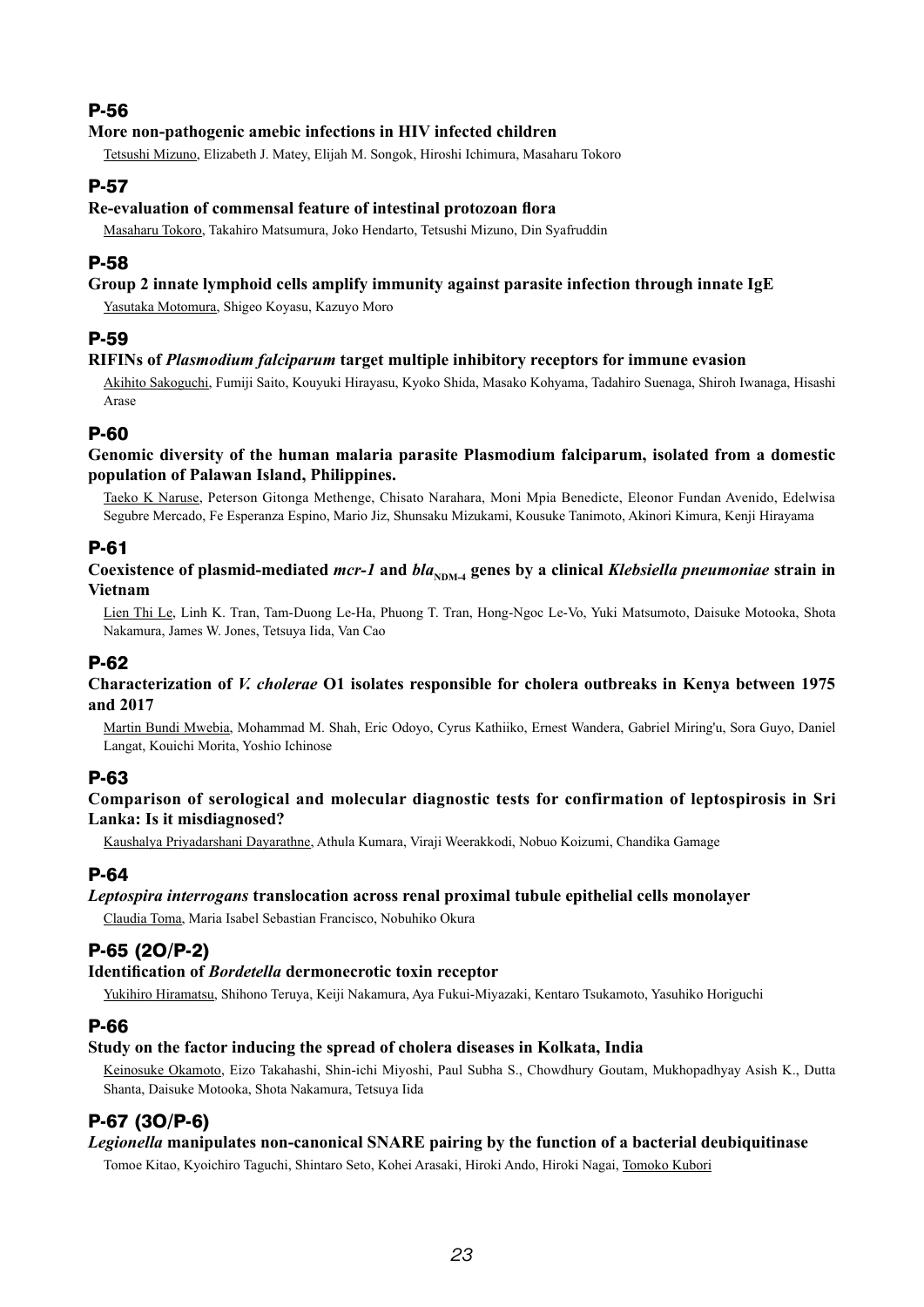# P-68 (2O/P-6)

#### **T3SS-2 functions in evasion of neutrophil-mediated killing of** *Salmonella* **enterica serovar Typhimurium in the mouse**

Hirotaka Hiyoshi, Tamding Wangdi, Takeshi Haneda, Lillian F. Zhang, Andreas J. Baumler

# P-69 (6O/P-2)

#### **The TLR2/IL-6/Mincle axis in IFN-γ-producing immature myeloid cells is essential to protect against severe invasive Streptococcus infection**

Takayuki Matsumura, Sho Yamasaki, Yoshimasa Takahashi, Manabu Ato

### P-70

#### **Identification of gut microbial markers for colorectal cancer screening and their potential to provoke oncogenic stress**

Yusuke Konishi, Shintaro Okumura, Megumi Narukawa, Yuki Sugiura, Yoshiharu Sakai, Satoshi Nagayama, Eiji Hara

# P-71

#### **Interaction of the plasmid-encoded quinolone resistance protein QnrB19 with** *Salmonella* **DNA gyrases**

Ruttana Pachanon, Kentaro Koide, Siriporn Kongsoi, Chie Nakajima, Yasuhiko Suzuki

### P-72

**Mutations in** *rpsL***,** *rrs* **and** *gidB* **in streptomycin-resistant** *Mycobacterium tuberculosis* **isolates from Nepal**

Dipti SHRESTHA, Bhagwan MAHARJAN, Nan Aye Thida OO, Chie NAKAJIMA, Yasuhiko SUZUKI

### P-73

#### **Comprehensive detection of nontuberculous mycobacteria**

Yuki Matsumoto, Takeshi Kinjo, Daisuke Motooka, Nabeya Daijiro, Nicolas Jung, Kohei Uechi, Toshihiro Horii, Tetsuya Iida, Jiro Fujita, Shota Nakamura

#### P-74

#### **Loop mediated isothermal amplification assay for detection of zoonotic tuberculosis**

Thoko F Kapalamula, Jeewan Thapa, Chie Nakajima, Mwangala L Akapelwa, Stephen Gordon, Yasuhiko Suzuki

#### P-75

#### **Optimization of culture conditions for the type III secreted protein production in Bordetella pertussis**

Masataka Goto, Asaomi Kuwae, Akio Abe

### P-76

#### **Methicillin-resistant Staphylococcus aureus among Paediatric Acute Respiratory Infection Cases in Nha Trang, central Vietnam**

Atsushi Fujioka, Peris-Wanjiru Wambugu, Yoshitomo Morinaga, Katsunori Yanagihara, Mayumi Nakano, Hien-Anh Nguyen, Keisuke Yoshihara, Michiko Toizumi, Duc-Anh Dang, Lay-Myint Yoshida

# P-77

# **The suppression of host immune responses by mycobacteria through inhibitory C-type lectin receptors**

Naoya Nishimura, Shota Torigoe, Chihiro Motozono, Sho Yamasaki

#### P-78

#### **Characterization of IgE-binding proteins in the salivary glands of** *Simulium nigrogilvum* **(Diptera: Simuliidae) for patients allergic to black fly bites**

Chayanit Hempolchom, Nitat Sookrung, Wichai Srisuka, Onrapak Reamtong, Yuwaporn Sakolvaree, Wanpen Chaicumpa, Watcharatip Dedkhad, Narissara Jariyapan, Hiroyuki Takaoka, Atiporn Saeung

#### P-79

#### **Inflammation and the cytoskeleton: a new role for septins in host defence**

Hoan Van Ngo, Paras Anand, Serge Mostowy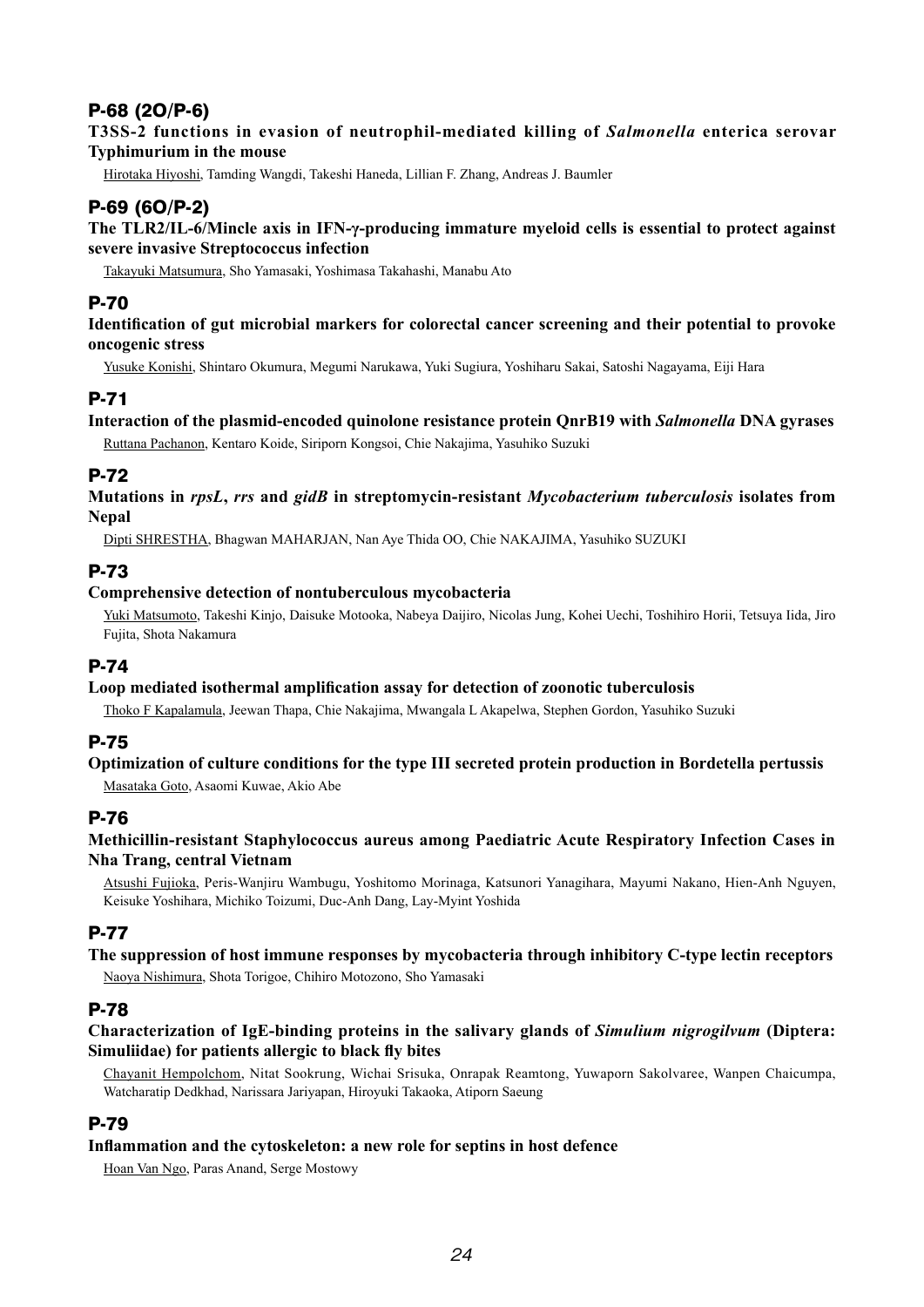### **The Role of Epstein Barr Virus CA IgA and EA IgA as Screening Tools for Nasopharyngeal Carcinoma** Ching Ju Chen

# P-81

#### **Hypervirulent Acinetobacter baumannii in Taiwan**

Tzu-Wen Huang, Yi-Tzu Lee, Shu-Chen Kuo, Chen Te-Li

# P-82

#### **Risk of Appendicitis among Children with Different Piped Water Supply: A Nationwide Population-Based Study**

Haoming Li, Shi-Zuo Liu, Ying-Kai Huang, Yuan-Chih Su, Chia-Hung Kao

# P-83

#### **Isolation strategies for hepatitis C healing patients in the hemodialysis center**

MingHui Huang

# P-84

#### **Requirement for memory B-cell activation in protection from heterologous influenza virus reinfection**

Sarah Grace Leach, Ryo Shinnakasu, Yu Adachi, Masatoshi Momota, Chieko Makino-Okamura, Takuya Yamamoto, Ken J Ishii, Hidehiro Fukuyama, Yoshimasa Takahashi, Tomohiro Kurosaki

# P-85

#### **Critical role of Irgm2 in host defense mechanism against** *Toxoplasma gondii*

Ariel Pradipta, Miwa Sasai, Masahiro Yamamoto

### P-86

**The COMMD3/8 complex dictates the specificity of GRK6 recruitment to chemoattractant receptors** Akiko Nakai, Jun Fujimoto, Kazuhiro Suzuki

# P-87

#### **Novel immune evasion strategy of P. gingivalis via inhibitory receptor, Siglec**

Hiroki Yoshida, Yasunobu Miyake

# P-88

#### **Differences in memory CD4+ T cells developed after infection with** *Plasmodium berghei* **ANKA and**  *Plasmodium chabaudi chabaudi.*

Ntita Mbaya, Shin-Ichi Inoue, Ganchimeg Bayarsaikhan, Jiun-Yu Jian, Kazumi Kimura, Daisuke Kimura, Mana Miyakoda, Daniel Fernandez-Ruiz, R. William Heath, Katsuyuki Yui

# P-89 (1O/P-4)

#### **Phosphatidylinositol regulates innate immune signaling**

Takumi Kawasaki, Taro Kawai

# P-90

#### **Roles of chemokine CCL28 in mucosal immune defense**

Kazuhiko Matsuo, Shinya Yamamoto, Daisuke Nagakubo, Osamu Yoshie, Takashi Nakayama

# P-91

**A highly active form of XCL1 is a useful vaccine adjuvant strongly inducing long-lived memory cytotoxic T lymphocytes**

Momo Kamei, Kazuhiko Matsuo, Kosuke Kitahata, Osamu Yoshie, Takashi Nakayama

# P-92

#### **Identification of immune cells in single cell transcriptomics by transferring information from public datasets**

Diego Diez, Martin J. Loza-Lopez, Kazuhiko Maeda, Shunsuke Teraguchi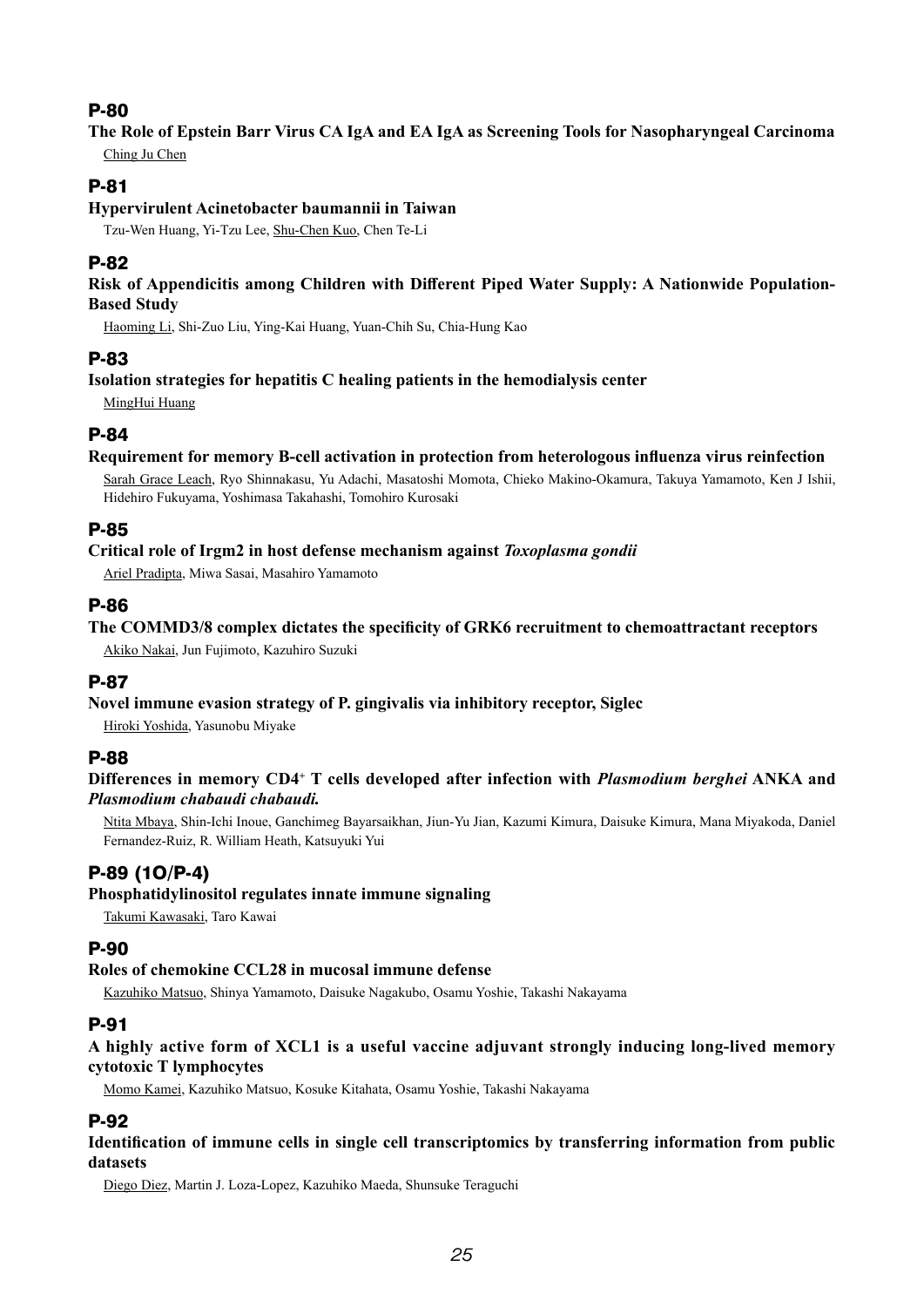#### **CCR4 is involved in suppression of antigen-specific immune responses through Tregs recruitment to the muscle tissues**

Shintaro Higashiyama, Kazuhiko Matsuo, Shinya Yamamoto, Osamu Yoshie, Takashi Nakayama

# P-94

#### *Toxoplasma gondii* **conducts NFκB pathway of host cells, dense granule protein 14 is a novel member of the orchestra**

Fumiaki Ihara, Kosuke Umeda, Masahiro Yamamoto, Yoshifumi Nishikawa

# P-95 (3O/P-3)

#### **TCR repertoire and gene expression in single Treg and Tconv cells in a model of rheumatoid arthritis**

Mara A Llamas-Covarrubias, Shunsuke Teraguchi, Diego Diez, Shuhei Sakakibara, Atsushi Tanaka, Lyn Lim Ee, Shimon Sakaguchi, Daron Standley

# P-96

#### **Using Molecular Dynamics simulations to probe the dynamics of the pre-TCR complex**

Floris J. van Eerden, Daron M. Standley

# P-97

#### **Migrant memory B cells secrete luminal antibody in the vagina**

Ji Eun Oh, Norifumi Iijima, Eric Song, Peiwen Lu, Jonathan Klein, Ruoyi Jiang, Steven H Kleinstein, Akiko Iwasaki

# P-98 (1O/P-6)

#### **Combating herpesvirus encephalitis by potentiating a TLR3-mTORC2 axis**

Ryota Sato, Akihisa Kato, Takahiko Chimura, Toshiya Manabe, Yasushi Kawaguchi, Miyake Kensuke

### P-99

#### **Sox8 is essential for the maturation of M cells and accelerates IgA response at the early stage after weaning**

Nobuhide Kobayashi, Shunsuke Kimura, Yutaka Nakamura, Takashi Kanaya, Tsuneyasu Kaisho, Hiroshi Ohno, Toshihiko Iwanaga, Koji Hase

# P-100

#### **CD8+ regulatory T cells play a critical role in prevention of type 1 diabetes**

Chikako Shimokawa, Tamotsu Kato, Tadashi Takeuchi, Hiroshi Ohno, Hajime Hisaeda

# P-101

#### **Cholera toxin B can induce interleukine-1β production from resident peritoneal macrophages in synergy with lipopolysaccharides**

Izumi Sasaki, Takashi Orimo, Hiroaki Hemmi, Koichi Furukawa, Tsuneyasu Kaisho

# P-102

#### **Analyses for suppression of autoimmunity by intestinal helminths**

Alex Olia, Seiji Obi, Chikako Shimokawa, Takashi Imai, Kazutomo Suzue, Hajime Hisaeda

# P-103

#### **TSHR / MHC class II complexes are involved in the pathogenesis of Graves' disease**

Hui Jin, Noriko Arase, Masako Kohyama, Tadahiro Suenaga, Takehiko Sasazuki, Hisashi Arase

# P-104 (1O/P-2)

#### **ZBP1 is essential for inflammasome-independent IL-1 and neutrophil inflammation during influenza A virus infection.**

Masatoshi Momota, Patrick Lelliott, Atsuko Kubo, Takato Kusakabe, Cevayir Coban, Ken Ishii